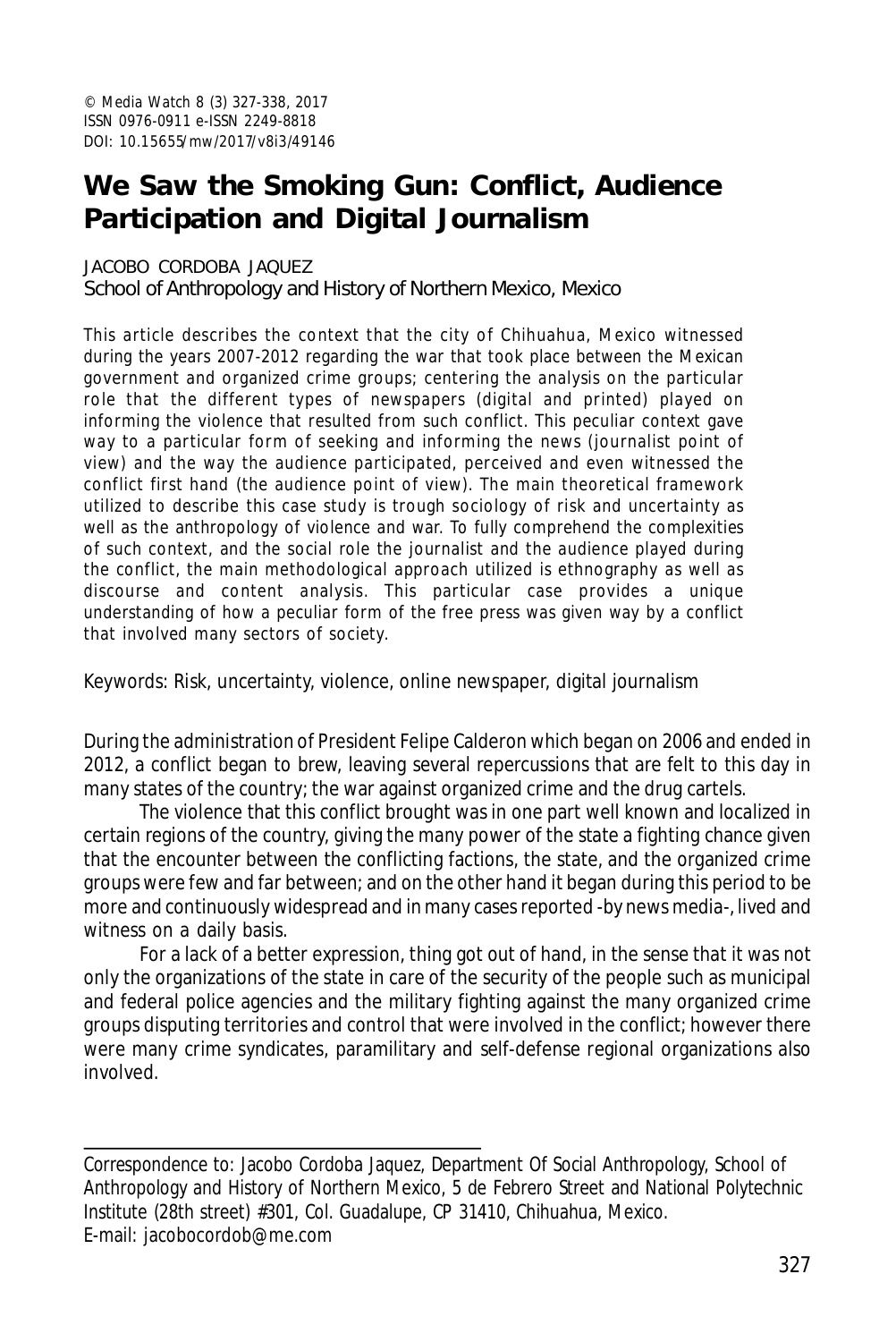A hard stance against crime was the policy of the administrations at the time, surprising a large amount of the population, given that in a matter of months the conflict that once was concentrated in the many mountain ranges of the country began to migrate to major cities and into the streets, or as many people referred to as the conflict being "in our door step".

In the years that came, and on new administration led by President Enrique Peña Nieto, things have changed in some regions but the phenomena that this peculiar kind of conflict generated a singular form of violence that has migrated to other regions of the country. The conflict is now addressed in a lees aggressive standpoint, giving way to a more; justice must be procured attitude and discourse. But none the less the conflict is present in the streets, in the news –being digital, televised or printed- and in the mindset of the citizenship.

Given this background in context, this article explains the way this war against crime and drugs was addressed by several news media in the city of Chihuahua in the state by the same name, describing how in particular the digital media news procured a peculiar form of active audience participation in the news itself and the way the conflict was perceived and shaped a consensual way in which people behaved during this particular time.

# **Methodology**

Social phenomena being complex by nature requires its own means to understand the many variables and relations that individuals and society procure and act on a contextual basis. It is well known that many social sciences have their peculiar method to understand, analyze and describe their study object. However, giving that there is a distinction in a method as there is given in the disciplines, sometimes the social situation (Spradley, 2016)-as some call it-, needs combining methodologies or adapting them to the phenomena, the individuals and the context that is needed or intended to either describe or analyze. In this peculiar case study, we have several peculiarities when it comes to the methodology applied. Such is the case of ethnography, virtual ethnography, and content analysis.

Ethnography describes actions, behaviors, traditions, culture and activities in any given society. We could summarize ethnography in terms of discovering and describing the actions that individuals undertake in their social contextualized integration, in the sense and meaning that the individuals give to their actions. Ethnography pretends to describe culturally meaningful behavior in a social context (Conklin, 1975:153) for this to be done a determined time in the field is required.

328 Given the vast range of this approach, ethnography became the basic form of social investigation (Galindo, 1998:348-350). However, ethnography contemplates more than description as we would further state clear; it also includes comprehension and interpretations of social phenomena. This permits to consider constantly and profoundly about the reality and meaning of what is being observed, listened and experienced. This is because ethnography incorporates the very experiences, beliefs, attitudes, thoughts and reflections of the participants in the social phenomena and context. This is important given that in the peculiarities of the case study here described and analyzed, we take into account as an important factor the terms and meanings that individuals give to their actions, sentiment, emotions and relations by and from their own point of view and perspective; such will be the case of the social perception of fear and risk that made way in a context of violence and uncertainty. Qualitative research and therefore ethnography proposes to discover what is behind social actions, based on the meaning that individuals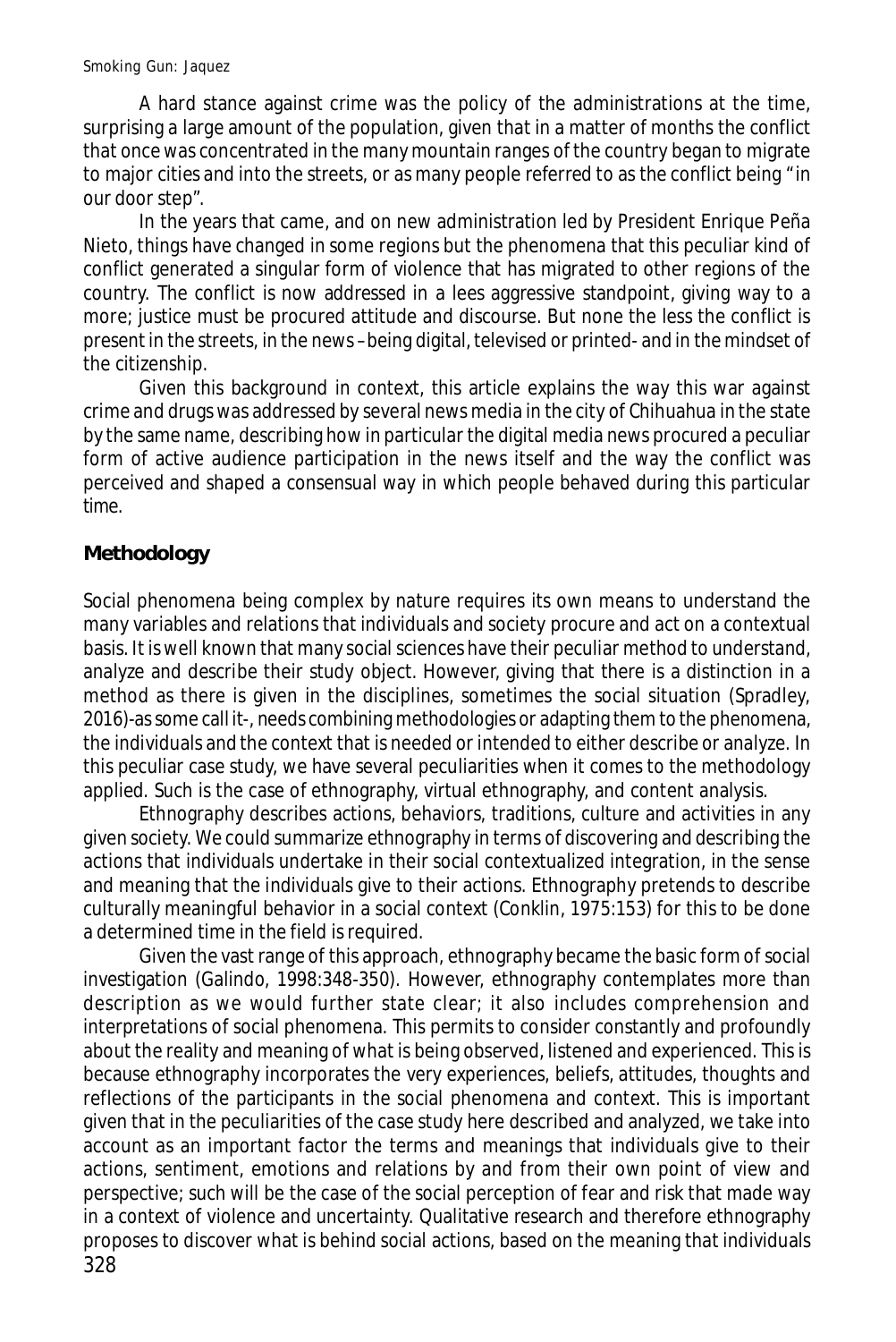give to their attitudes and behaviors; the meaning of every individual derives or emerges from their social interaction and the meaning is given trough their interpretation and actions.

From a general standpoint and now that we are well aware of the relevant application of this methodology in social analysis, ethnography is then understood as the sociological and cultural method that studies, describes and classifies cultures or people. From this perspective it is sometimes distinguished as a theory that describes; this perspective has led to believe that ethnography is but the reflexing of a concrete reality, an empirical datum, absolute and relative according to arbitrary categories (Santana, 1996).

It is then more than evident so far that ethnography is the centerpiece in the forward description of the use and understanding that individuals give to the online newspaper. But it is necessary to state clear further peculiarities of the methodology applied in this case study, given that it lacks one of its main elements; place.

The place or scenario represents the physical placement, where individuals or participants share an activity. These three elements; scenario, individuals, and activities all intertwined assign or create a context. But to contextualize in this case study we must go further, then these elements, given that we have already included the sociopolitical particularities, and we will further include the social perception and the cultural particularities of the individuals that we set to describe thru social mediated practices.

Here is where the central breakthrough is established, traditional ethnographic approach contemplates only the elements to construct context as theme being approachable or tangible. And we do not deny that. This study is placed in as we mentioned in the city of Chihuahua, Mexico; however, the scenario in which activity took place is not a physical one; it's virtual or digital.

The current ethnographic approach that is also featured here is denominated virtual or digital ethnography. This approach takes into consideration the many possibilities that digital technology and social media produce peculiar cultural behavior. Many have been said about virtual ethnography, however, the one approach that has been referenced many times and has been the one that has helped the most in this study is the one proposed by Christine Hine. This author contemplates that the internet can be viewed and understood in many ways; as culture and as a cultural artifact.

Firstly the Internet as culture is understood as the place or scenario where certain behavior has significant meaning to individuals that began to interact in certain activities in online spaces. Communities are therefore created and become somewhat important and perceptible by the users the social scientist. In this case, the ethnographic approach becomes the form to study the culturally significant context made possible by the users and not the tangible displaceable physical space (Hine, 200; 21). This type of ethnography involves the real-time approach with the multiple forms of interacting with individuals. This new space for ethnographic study takes into account the socially determined interactive scenario. However, this does limit the interaction to the online. The formation of communities and the construction of identities understood in the traditional way (Castells, 2016) have exacerbated the tendency to view the internet as a culturally contained space. But the internet is the place where culture also develops. Therefore cyberspace becomes and is a plausible scenario for social scientific inquiry.

Secondly, the Internet as cultural artifact refers to the idea that the internet is the product of a culture, not a culture. It's more in the scene that is a technology created by people that have defined objectives and priorities contextually situated and defined (Woolgar, 1996). To refer this perspective implies the assumption that reality could have been different, given that the definitions of what is and what does, are the result of cultural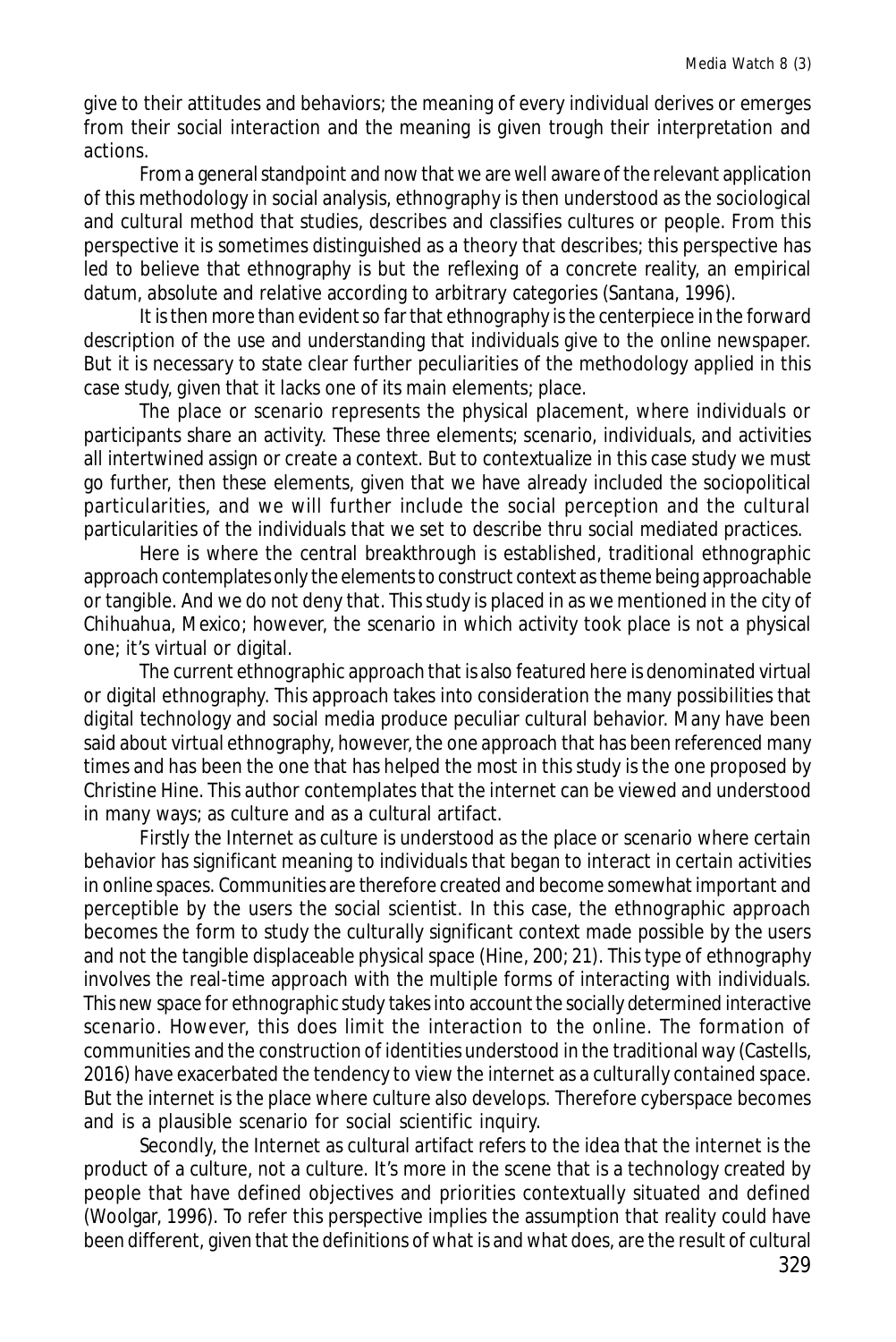comprehension that could be different (Hine, 2000). We could say that the users or participants are involved in the construction of technology through the understanding of the practices and the content that they create; the internet, therefore, is confirmed by a constant social process (2000).

Finally, it's important to outline that regardless of the perspective or the elements implied in the understanding of a social context, a constant in ethnography as a social investigation practice, is that it remits itself to a space-time context. And it obligates the social scientist to interact whit the otherness.

We will finally mention that it was necessary to the full comprehension of the social context the implementation of content analysis. Given that the temporality of the many opinions given to understand the significance of the social phenomena it has necessary to recognize how opinion, information, and participation were taking place in the many digital newspapers. Content analysis entails a systematic reading of a body of texts, images, and symbolic matter, not necessary from an author's or user's perspective (Krippendorff, 2004).

People and in this case the individuals that participated actively, regularly or rarely giving their opinions, left regardless of the temporality or the quantity of the participation left a trace of their perception and a valuable insight in how society understood and gave meaning to their lived social context. A content analyst is important because it infers phenomena that cannot be observed directly. The inability to observe phenomena of interest is the primary motivation for using content analysis (2004).Content analysis is of great help because it has its own approach to analyzing data that stems largely from how the object of analysis, content, is conceived. Online participation in form of comments and opinions are seen as conversation and the important feature of conversational interactions is that they take place in and generate interpersonal relations and define their own conditions for continuing the process. Conversation analysis has emerged as one approach to the study of talk or this case text in natural settings (Atkinson & Heritage, 1984).

#### **Violence, Fear and Risk: Perception at Play**

Violence as a term is its usage in many ways molded by different people as well as by many social scientists, to describe a whole range of events, fillings, and harm. The true problem of defining violence is not that there is no consent or agreement on how thing is to be explained; it is that there is no agreement on what is to be explained, or whether there is a single set of phenomena to explained (Burbaker & Laitin, 1998: 427). Therefore in order to understand and grasp a clear way in what violence means it is necessary to view it as something mutable and fluid rather than something fixed or stationary (Stanko, 2005).

Fortunately, efforts have been made in many branches of social science to understand violence. In order to do so, it is critical to take in consideration context. Given that, as we mentioned earlier ethnography has no problem considering the many factors, elements, and variables that context has necessary to procure certain phenomena. However, understanding the context of violence means that it is necessary we describe or specify what happened when it happened, where and between whom the phenomena occur. So far we have been setting the stage -if you will- of the phenomena in terms of context. It is essential to leave clear several elements; the act itself, the relationship of the participants to each other, the location of the act and the outcome or the resultant damage. In our case, we will concentrate in the outcome.

330 In order to outline the many elements, forms, and types of violence given in our context analysis it is necessary to address that they are the consequence of conflict. Even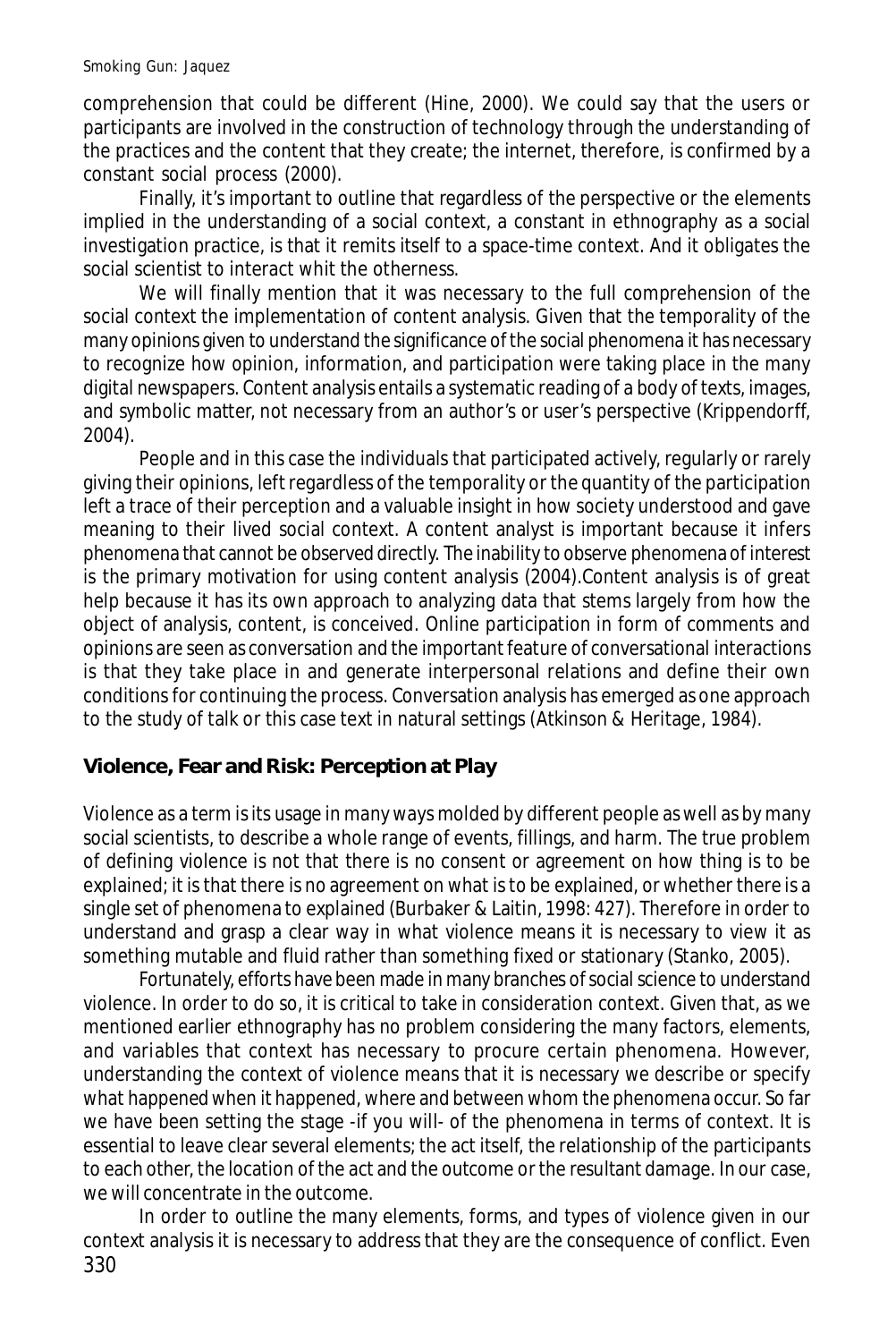there are many nonviolent paths to conflict solution such as relocation, exchange, territoriality, preventive or compensatory strategies rather than violent confrontation; this is not as effective as violence does to their prolonged effectiveness (Albers, 1993).

By making the link between violence and conflict we address the social ramifications that violence; expresses some sort of relationship and the acts are not random, violence is not completely senseless or meaningless, so it's never totally dissociated from instrumental rationality, and finally, violence is not an entirely an isolated act; it is a product of a historical process that transcends the conflict itself. Therefore thru conflict is an instrumental practice, historically situated by culturally represented structures.

Violence is an act of physical hurt deemed legitimate by the performer and by some witness; it is a very efficient way of transforming the social environment -as we will describe that happened thru digital news sites participation- and staging an ideological message before a public audience, since the violent act is relatively easy to perform and it is highly visible and concrete (Riches, 1986).

We now have stated that conflict has one its main results the act or the "to do" of violence. Violence in order to understand it, it needs to be deconstructed into several factors and variables.

So far, we know that violence and conflict are related and procure context to social phenomena. But to understand the social interpretation and meaning of violence we must take into consideration, not the acts of violence themselves—they are as we have stated clear essential- but not total.

We must think more of the consequences or outcomes in a more emotional such consequence; in this case fear. Fear is a negatively valued emotion (Witte & Allen, 2000). In the same way, that violence is related to conflict and we must understand the relation between the two, fear also has an inner deep relation with another concept and it is necessary to fully now how and in what way fear operates; I am referring to risk.

Fear and risk are closely related, risk has come to stand as one of the focal points of fillings of fear, anxiety, and uncertainty (Lupton, 1999). Now a day's reflections on risk are absorbed into a wider culture of insecurity, victimization, and fear (Cohen, 2002). Given the conditions of the conflict at the moment in the context that we mention, violence thru the war against crime, when it comes to fear of crime our fears and resentments and also our commonsense narratives and understandings, become settled cultural facts that are sustained and reproduce by communicated rules about fillings and also ideas about what those fillings means or as some put it acted by cultural scripts (Garland, 2001). The impact of fear is sometimes determined by the situation to find themselves in, but to some extent, it is also the product of social construction; fear is determined by individuals and the interaction with others (Altheide, 2002) so fear does not just happen; it is socially constructed. The meaning and the experience of fear are constantly shaped by cultural and historical factors. These historical and cultural factors procure social structures; what we fear, find fearful, and how we find it, is dependent upon how everyday life is conducted. The repeated patterns of the routine of social activity that form social structures and the many relations among individuals that they take for granted have an effect on the construction of fear just as they do in every other aspect of human endeavor (Tudor, 2003). Society is moving from a community of misery of social class to a community of fear; a risk society. We live in an age where cohesion arises from fear and it turns into a political force (Beck, 1998).

Aside from the idea of political force- that sometimes does happen in digital activism, we will address the idea of cohesion thru the social structures that fear, risk conflict and, violence procured.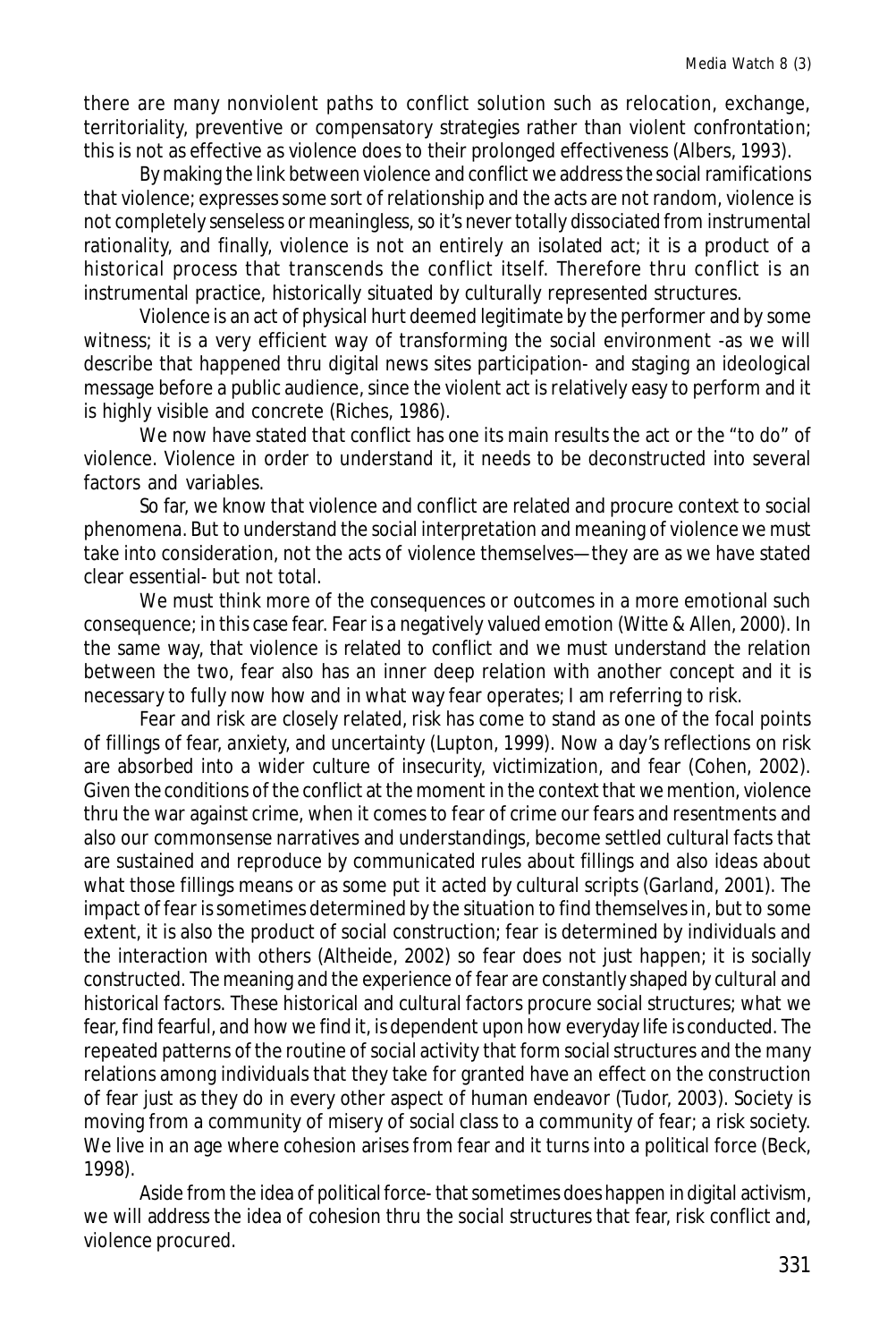When referred to a society of risk is to address and find individuals that perceive themselves in a society in risk; individuals find themselves in a condition that makes them feel at drift; family, religious organizations, the government and even academia are no longer the safe harbors they once were. Communities become fractured either by the growing atomization of the urban landscape or by the uneven roughens of inequality of centralized powers. It is no easy task to understand a society that with difficulty finds itself fearful of the present and is aggravated by the future. Conflict and the violence it brings have as its consequence a society of risk hampered with fear. As conflict and violence become our scenario we state clear that fear is the shared emotion of a society whose mindset is a risk.

# **Digital Newspaper: The Space of Participation and Meaning**

The population of the city of Chihuahua, Mexico during the years that President Felipe Calderon applied a hard stance policy against organized crime and drug trafficking groups, many main cities that house the major concentration of the population in the state suffered the most in the wave of crimes at the highest of the conflict. Chihuahua is a northern state of the Mexican republic and is also a state that shares the border with the United States of America state of Texas. The main border crossing is the adjacent cities of Juarez and El Paso. Being Chihuahua a border state, the capital –of the same name as the state—and Juarez struggled by the most violent acts. However, we will concentrate in the capital itself given that it was the one that saw the mayor increase of local digital news sites at the time.

In the year 2009, the city of Chihuahua had approximately between 20 and 28 websites that informed the news through digital means. By the year 2010, that number grew to approximately 180 to 200 websites. Some of them lasted a few months and others simply shared the news of the most consolidated sites. This presented a peculiar form to not only view the news but also it presented the peculiar form of making and participating on the news via social media comments. The participants on the news given by the conflicting violent context where on one side the reporters that was on the field documenting and publishing the news and other hand we have the receivers or spectators being informed.

At the time society lived in a constant state of alert, fear and risk. Many people at the time witnessed, lived at first hand or knew someone who either lived or witnessed a violent act. There was a constant fear to see, witness or observe some type of violence. The sense of threat was ever present; people would not discuss the witness or know in public places in fear of being listened by a member of the criminal groups. A good friend once put it in very clear terms; "we must be like the three little monkeys, we must not see even if it's in front of you and you can't close your eyes, we must not speak even if it's the only thing to say, and we must not hear, even if it's deafening."

The situation as we said got so out of hand that people were afraid to even read the newspaper in a public place. It was not in vain that during this time the proliferation of digital news grew.

Digital media and virtual environments or spaces permit certain liberties when it comes to opinions and active comment participation. In the dawn of social media websites such as Facebook, Twitter and so on; they allowed peculiar forms of information appropriation and meaning. They permitted real-time participation and discussion of the active conflict or context, not only to be informed were allowed without repercussion, but the ability to participate and comment made way to a sense of community. No longer was it necessary to wait for the printed news; time and space no longer became a restraint. And an even more important feature presented itself; the possibility of being without the self; anonymity.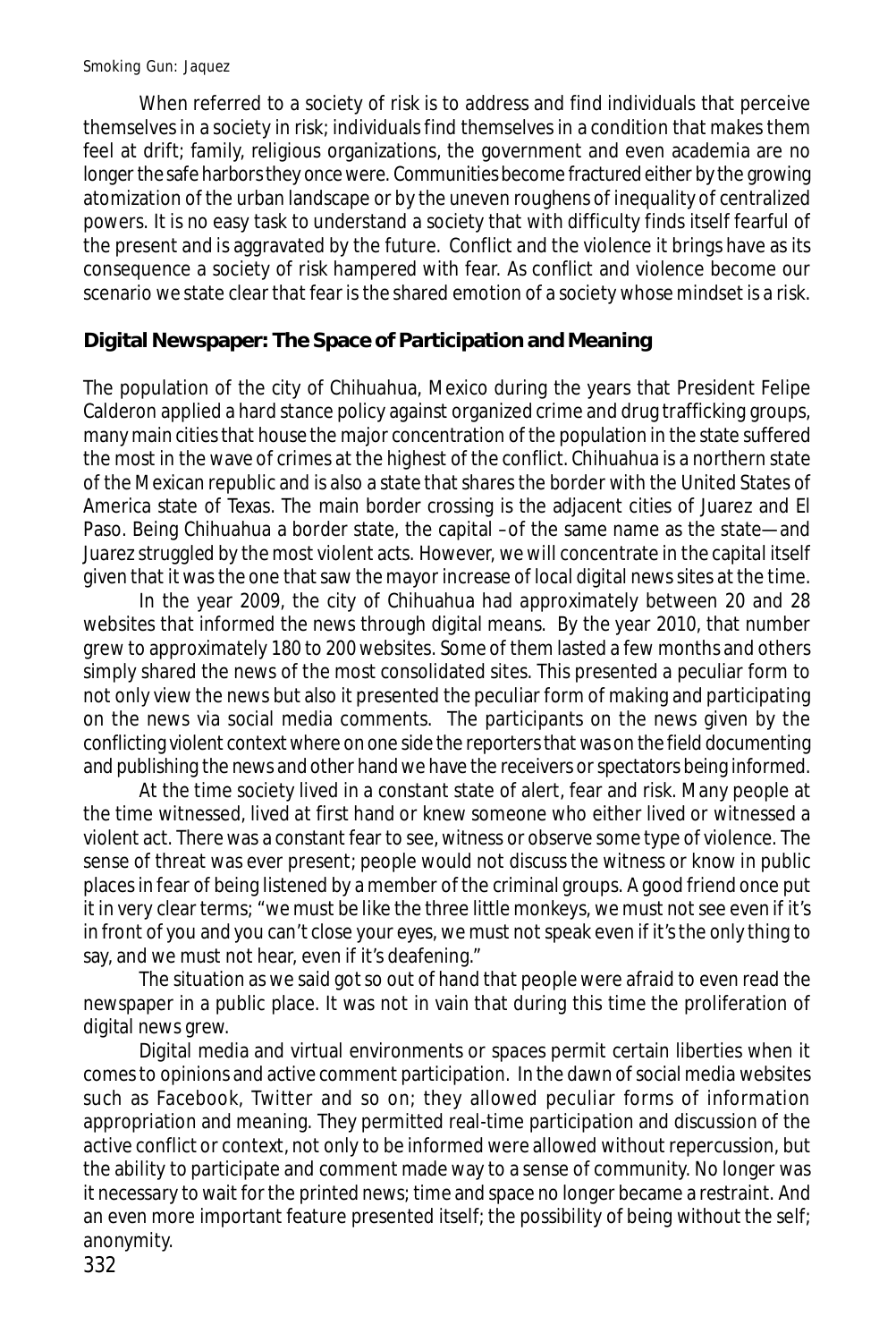Anonymity or the lack of identifiability allows the ability to express on true mind unrestrained by concerns by concerns of self-presentation (Spears &Lea, 1994; 430).

Digital technology, the internet, and social media set the stage necessary for individuals to share experiences, ideas, and fears. We have mentioned so far and left clear the variables in the context, the context itself and methodological peculiarities. Now it is necessary to provide the results of the applied methodology and relate theme to the conceptual framework.

Before we go further, I must state clear that the testimonies here presented are protected by anonymity. The many informants that allowed me to provide on record their experiences were very clear that in order to share their understanding, it was necessary they remain anonymous, given the sensible nature of the conflict described. Therefore reporters will be referred to as "reporter#1" and "reporter#2", and the participants in social media will be referred to as "Participant by numbering them and Commentator also by numbering them.

## **Experience of a Digital Reporter**

In order to understand and describe the way journalism was being done at the time, it became necessary to witness first-hand the job of the reporter. It was no easy task at first given that reporters were firstly doing a job, secondly, they were in as they put it "in the line of fire" and finally even do they competed with each other to get the story first, they are a very close circle; meaning as they say they "watch each other's back". After trying to get an interview in many newspapers for weeks finally one reporter granted me his time.

My first approach was quite unconventional; midtown rush hour in a summer afternoon on a busy street was the place we first met. This was because he was on the clock -meaning he was working and any time he could go a chase a story or a note- and the sound of the police monitor was in the highest volume, a common tool they say "to be always alert if any incident occurs we are set and ready to move". After a couple of cigarettes and as he explained to me how the police monitor worked *Reporter#1* says "it's a difficult job, one must be not only alert of what may happen in terms of looking for a story or reporting something, but also it is necessary to be aware that this is nonetheless a war, and we are war reporters. The only difference is that the war takes place in the city you grew up in, and thing only seem normal. Right now we see traffic in the streets, mothers picking up their children from school, people leaving work and going to their houses, families in the park, people picking up groceries, high school kids in their uniforms waiting for the bus and such. But in any time, any place and at any moment hell brakes lose, you hear gunshots or the monitor sounds and then the face of war appears. You realize that normality is something that can dissipate in an instant, one must forget everything and remember that we carry on our daily lives in a battle zone". He receives a message on his cell phone and says he has to take off, another one of his colleagues has told him that someone got killed in front of a school while he was picking up his kids from school; "you see normality becomes war in an instant" and he takes off, not after agreeing to meet again.

After this first experience, things became more clear; the news reporters were indeed in the line of fire, being even the first to arrive on the scene before the police or any other security agencies. It was crucial the involvement and participation of this individual in the conflict. They were the agents that allowed the information to flow and become accessible to the public.

After a couple of days, I called *Reporter#*1 and asked him if he had time for another interview. He gladly agreed and we meet on one of the downtown's largest sports and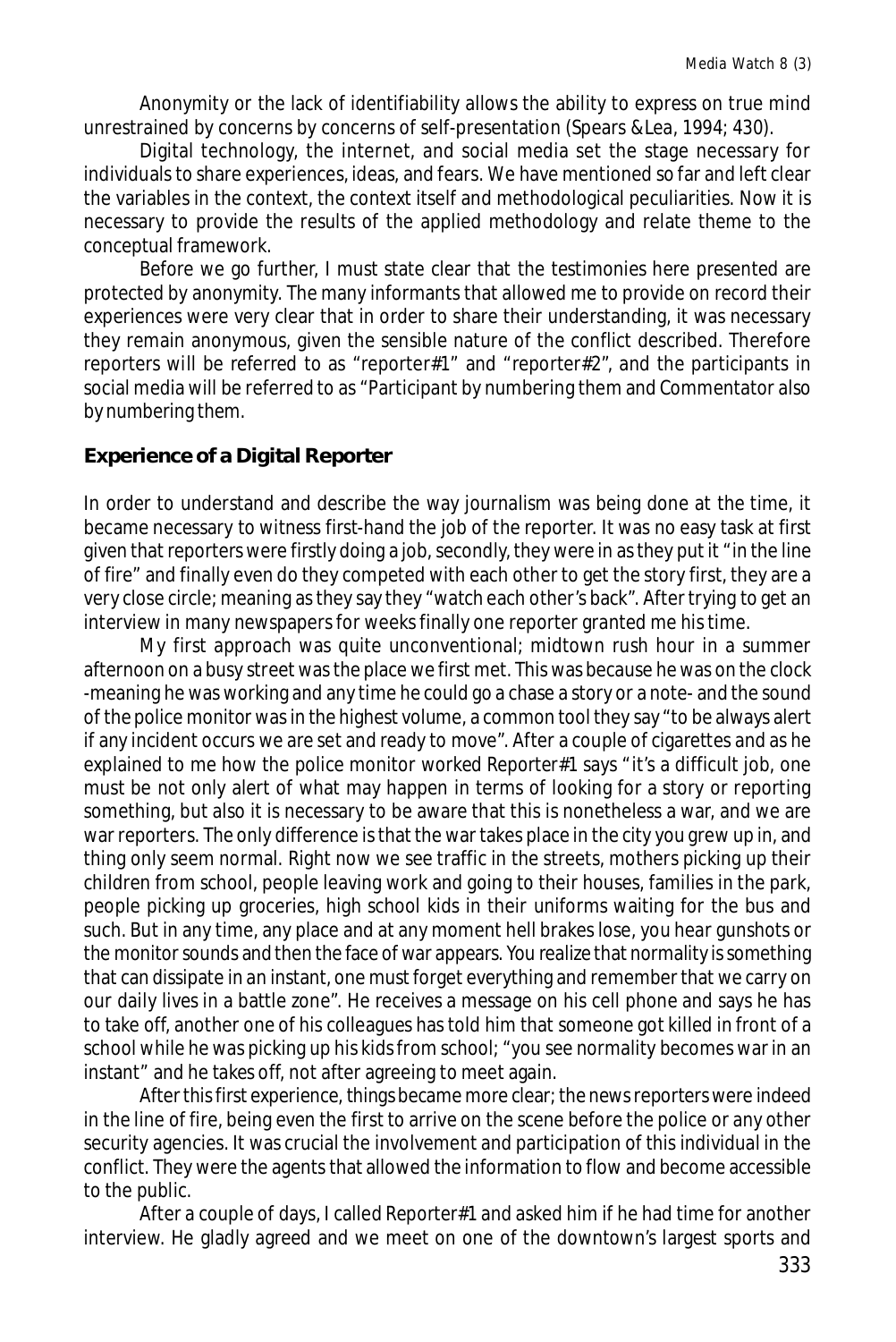recreation areas, this place shares areas with many university faculties so it's a very large and very public place; the Ciudad Deportiva or Sports city. This time however he was not alone, he introduced me to *Reporter#*2*,* he was an older than *Reporter*#1, three years to be precise – he was thirty-six years old- "this is my friend – said *Reporter*#1— he works for another digital newspaper but we work together sometimes to watch each other back. We even throw each other work sometimes; we pass on some tips every now and then" he says this with a nervous smile.

After being presented and hearing the police monitor on the back of their cars I see many digital cameras, two laptop computers, and a couple of cell phones being charged in the cigarette lighter power outlet and I ask –what was all of that for?

And they proceed to explain "this are our working tools, we need all of this to take pictures and report the occurrence that we get to witness. "Usually –explains *Reporter*#2 we get either the call from another colleague or from the police monitor that something has happened, a murder, a gunshot, an assassination or whatever…and then we go to the scene and take pictures talk to a couple of people, immediately we come back to the car and write the report, upload the best picture and upload it to the newspaper or send it to the editor that in a matter of minutes upload it himself. We must always have everything with batteries charged as well as extra batteries ready; our cell phones have an internet connection so we plug them to our laptops in order to upload everything. Sometimes we go to the office and download everything, and the editors do the work of putting everything together, but when it's a busy day we have to do everything in the back seat of the car" – I ask what did they meant with a busy day and *Reporter*#1 smiles at me and replies- "a busy day they is when we have multiple incidents to report, meaning that many people get killed in one day" surprised by his answer I ask when was the last busy day they remember. *Reporter*#2 reacts first and tells me "I remember one day, in particular, it was a weekend I don't remember quite if it was a long holiday weekend, but it was crazy.

I got into work at about nine in the morning and got the first call, some police officer found a body wrapped in a blanket in the outskirts of the city, it was a man and he was tortured and had his fingers cut and one was put in his mouth; this meant that he was a snitch and told something to someone that he mustn't. You see the drug cartels do these types of things; they leave messages with their victims, for either other criminal groups or to the authorities. It's some kind of gruesome telegraph. As I was uploading the report I heard the police monitor reporting that on the other side of the city multiple homicides occurred. I drove to the scene and the police and another reporter were already there. Apparently, some drug dealers were surpassing the territory of a drug cartel and got killed for it; five men on a pickup truck were killed with high caliber weapons. That took some time to report; by breakfast, I got a call from a friend that works on another digital newspaper that a young couple was found tighten up and eyes folded in a car in a neighborhood known for drug and gang problems. After that, a gun fight occurred but no casualties were reported only injured. By the end of the day I got the call that a car chase ended up in a gunfight between criminal groups outside a supermarket, four dead and two injured, one of the injured was a man that was shopping for groceries. It's like leaving in Gotham city but without any batman" they both laugh.

334 After this experience I asked what were the difficulties of doing this type of journalism, *Reporter* #1 replied "thing don't get any easier as you go on reporting this type of incidents. Sometimes some of us have seen the pick-up trucks or the getaway vehicles all shot as we get close to the scene; that type of things gets in your head. You realize that you are the first to get on the scene and a still smell the gunpowder on the air when you get there. At first, we use to report as we got there but now it is necessary to wait for the police or an official authority to get the permit to get close to the scene. But things got very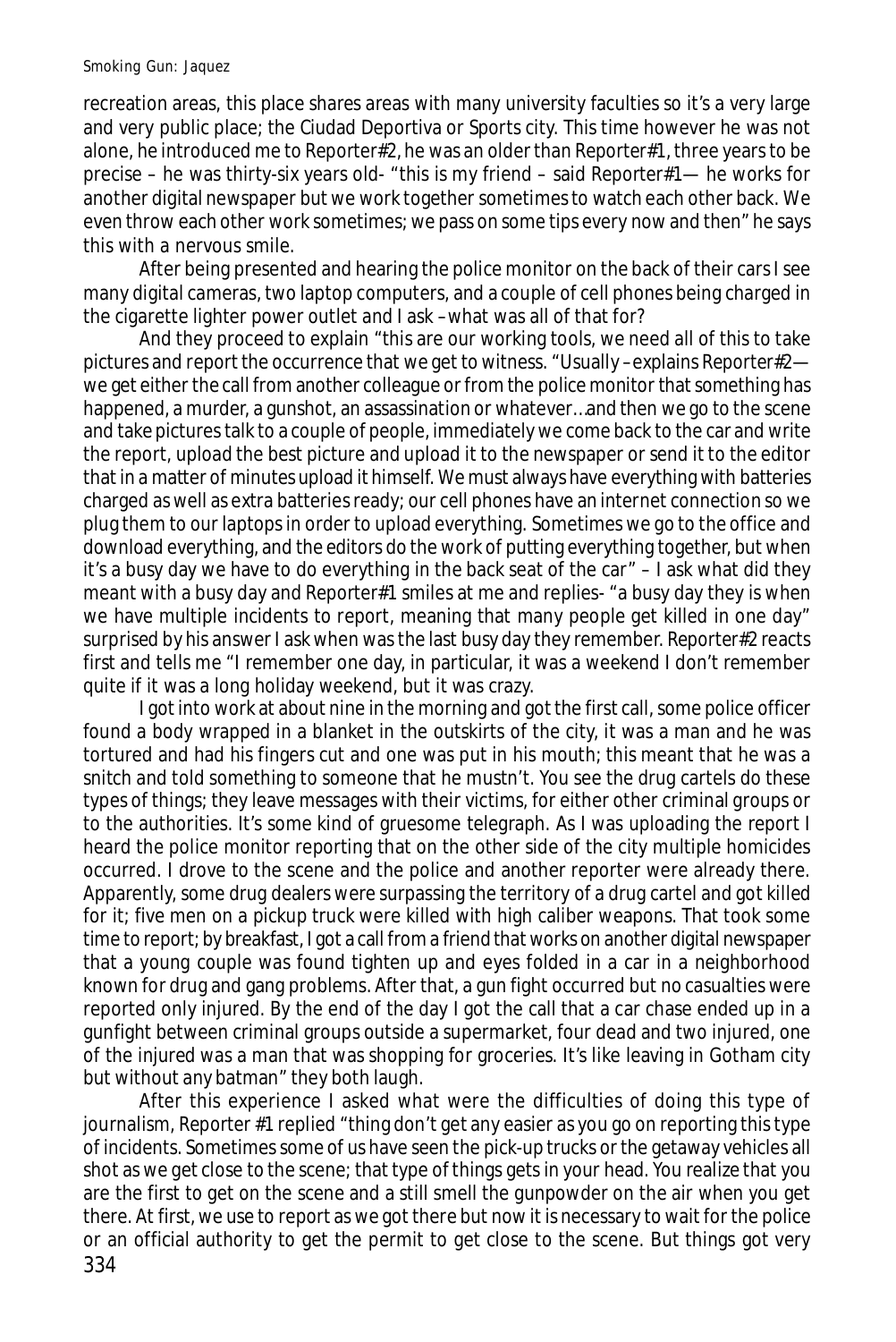difficult for some of us because by reporting these incidents, not only the public was getting the news but also the other criminal groups, so if we did not report the incident some reporters got beat up or threatened by the criminal groups. For example, a friend of mine got beat up because the picture he took of a message written on a tarp – narco manta are called- that hang on a bridge of a busy highway got folded by the wind and the message could not be seen completely. Some reporter got called that the pictures were taken where not good and that next time they must take them from a closer angle. You see that type of things get in your head; you do fell sometimes secure behind the camera. When you punch that card and get off the clock reality sinks in. you are in traffic or at the park and then you here a couple of blocks up gunshots and then you realize that you are a part of this. A war is going on around you."

As we can see by the testimonies gathered by ethnography, we can say that the peculiar form, in which the conflict was address by the reporters, was one that demanded a peculiar form of journalism. Not only were they reporting the incidents, they lived close at hand in many ways living in the conflict. The demands of digital journalism, the need to inform in real time procured a type of journalists that is not only unique but it was the one needed mechanism in which information became accessible.

### **Audience Participation**

We have now covered the experience of the reporters, we will now go on to describe how the news given by this type of journalism gave way to a unique form of audience involvement.

In order to do so, we will take for example the transcription of several social media comments and apply content analysis to understand the meaning that individuals gave to the conflict and the violent acts.

As mentioned earlier one of the peculiarities of digital journalism or new sites is that in that the reporters were updating the news on a real-time basis. This meant that very little time transited between the incident and the news report upload. When I spoke to people about how they got informed about the incidents that occurred in the city, a common replied was; "when we hear the police sirens or gunshots we commonly let ten maybe fifteen minutes tops and go online and enter to any digital news site and check what just happened. We realized sometimes that maybe the groceries store where you commonly go to get robbed, or that a few streets from where you live someone got killed, or even the bar where you go to on the weekends some guy walked in and began to shoot people, you know things like that"

Another person said "one time a heard in the middle of the night gunshots, ten minutes in the shootout no police sirens were heard, about an hour later when the shoots ended I was updating constantly the local news websites for the last twenty minutes until the news got uploaded; just about seven or eight streets near my house several men with guns got killed, it was very impressive, I mean in the picture I could see in the background the bus stop where every day I wait for the bus to go to school. That morning I could still see the dry blood stains on the pavement. It was very impressive if that occurred a few hours later I could be at that bus stop you know, that sort of things gets you thinking; it messes your head. You get scared but what can you do, you can't hide under you bed right"

When it comes to social media things get interesting given that continuity plays an important part. Next are the conversations and comments made on a news report that states that a man got killed in the parking lot in a supermarket near one of the freeways that encircle the city: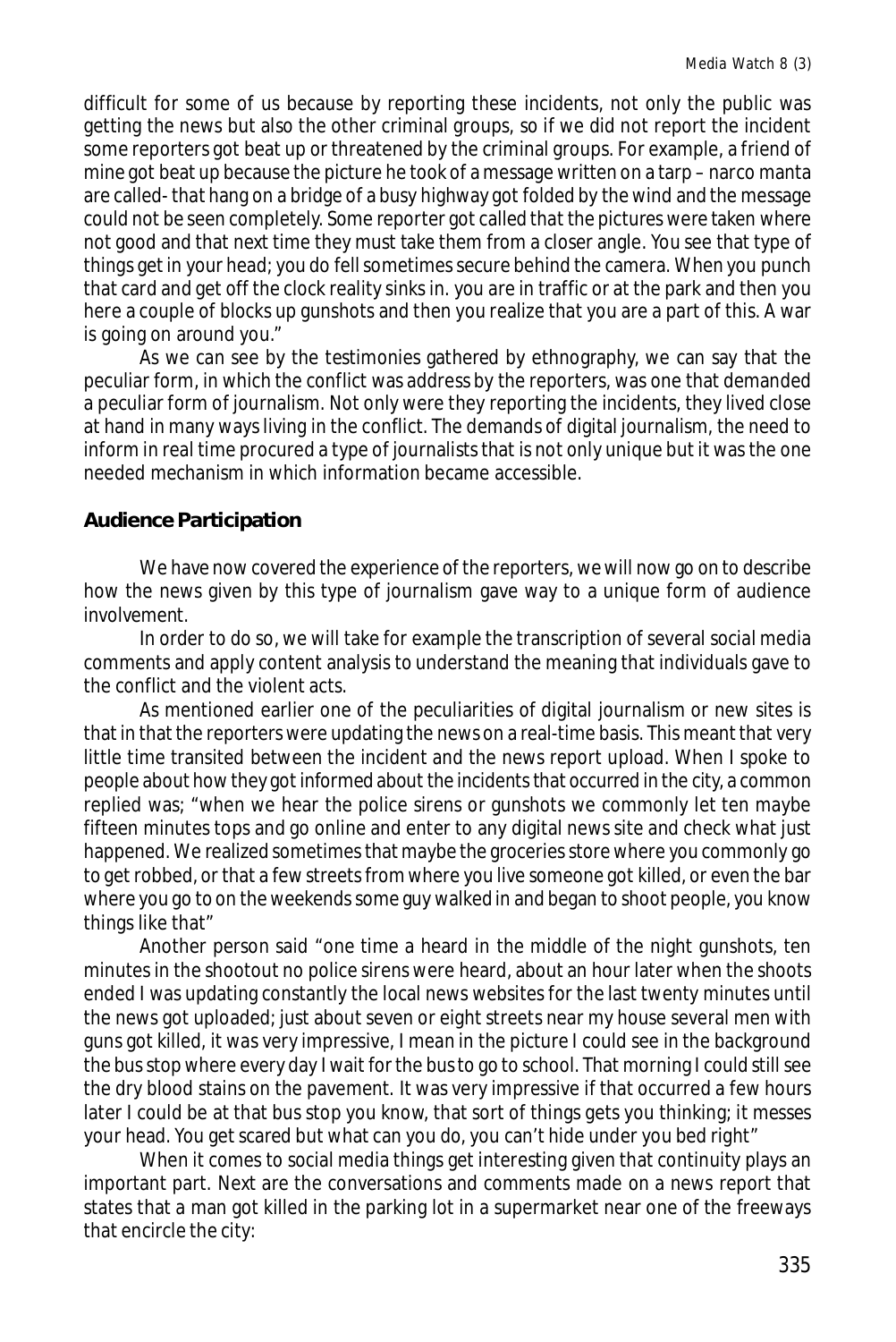*Participant* 1: this is going out of hand a few minutes early I went to buy milk there. Thank god there were no lines in the cashier. You can't go and boy milk now without knowing if you are going to see something.

*Commentator* 1: that happened to me last week. I went to buy stuff at the grocery store. I heard a loud sound when I was in the fruit section, then they became louder, that is when I knew that they were gunshots.

*Commentator* 2: the SUV in the picture matches the decryption that started the police search early this morning. Maybe it was the same man does people earlier.

*Commentator* 3: yeah that's the same thing, I got stuck in traffic because of that search.

*Commentator* 4: well know his dead…you can't go on the street anymore.

These comments are referred to a news report that mentions the killing of a family outside their house.

| Participant 1 |  | These guys are animals. What are the authorities doing about this? |  |
|---------------|--|--------------------------------------------------------------------|--|
|---------------|--|--------------------------------------------------------------------|--|

- *Commentator* 1 : I am afraid of going out. A couple years back you could walk in the park at night, go to dinner or a club in the weekend but know, not even outside your house is safe.
- *Commentator* 2 : I think a friend of mine has his kids in the same school as they did. The uniforms look similar.
- *Commentator* 3 : When will this stop. The city looks like a ghost town past dark. People are afraid of even going to the movies.
- *Commentator* 4 : The car that parked next to mine was shot in the parking lot at the mall the other day that I went to the movies. Apparently, the driver hid under the car and didn't get shot but... man just to imagine that I could have been there.
- *Commentator* 5 : Last night some guys got killed outside my house. The blood is in literally at our doorstep.
- *Commentator* 6 : I told my daughter to come straight home after school. Parents do the same. God bless.
- *Commentator* 7 : Has anybody not seen or heard something violent. I don't think someone is exempt of this mess.

These comments are referred to a news report that mentions the killing of several people in a bar downtown.

| Participant 1 | : No way I was going to have a beer that day in that bar. Thank god I<br>didn't.                                                                 |
|---------------|--------------------------------------------------------------------------------------------------------------------------------------------------|
|               | <i>Commentator</i> 2 : I live a few blocks down the street of that bar. That was messed upthe<br>shots were so loud I thought they were outdoor. |
|               | Commentator 3 : I live near that place. My brother I and had to throw ourselves on the<br>floor. They were so loud the door shook.               |
|               | Participant 2 : What about the windows did they shook as well?                                                                                   |
|               | Commentator 3 : I wasn't going to stick my head up to find out                                                                                   |
|               | Commentator 4 : I suck's to be afraid in your own house.                                                                                         |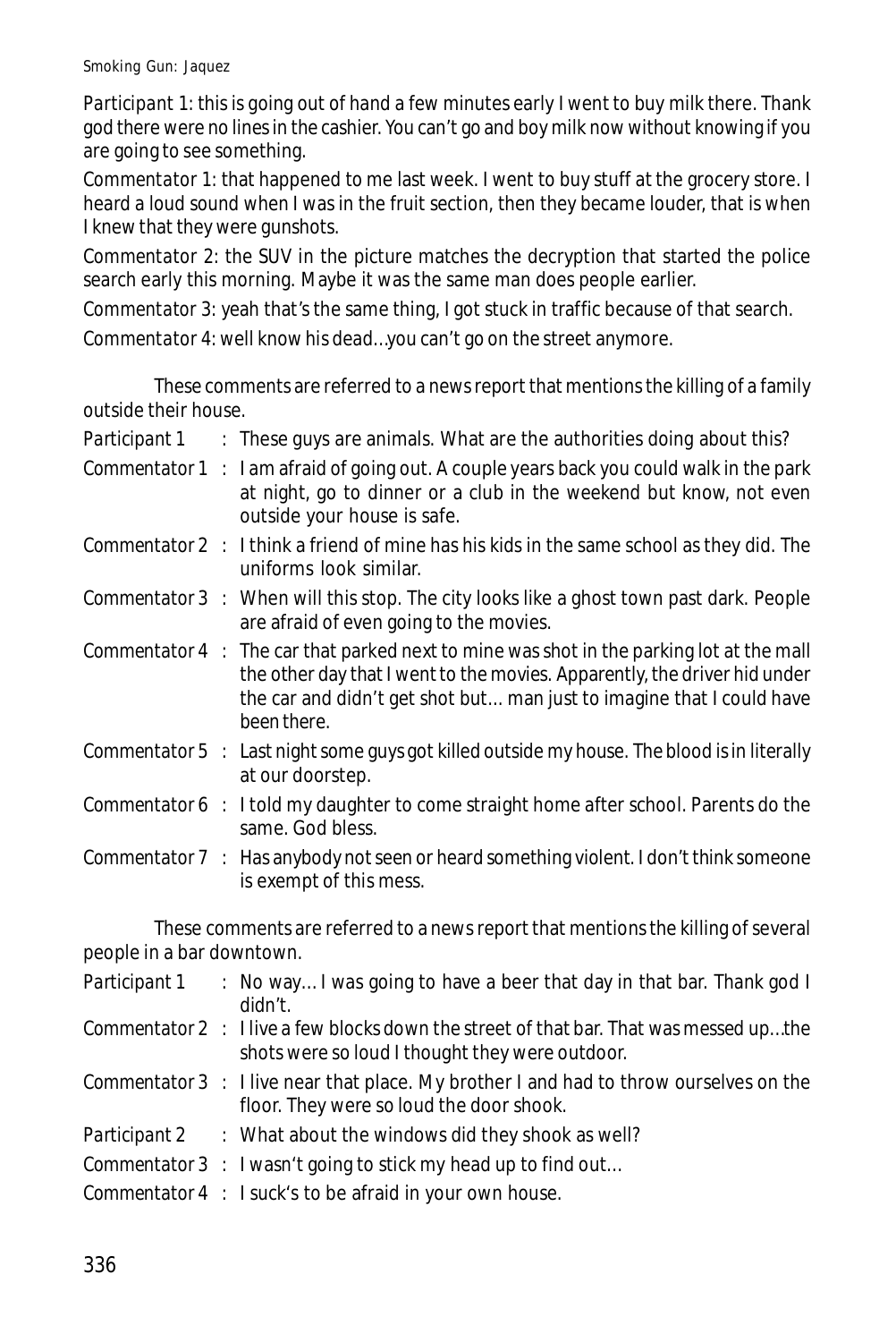As we can see in these conversations, we can tell that the violence brought by the conflict is perceived by these individuals as in an immediate proximity. In some way or another people have been a witness of the violence or live a constant state of fear. There is a sense of risk. As we see the through the content of the conversations we can say that there is a constant thread that set everything together. People speak in and about their fears. The fears of not coming home after a daily routine, the fear of not doing the things that are given for granted like going out to buy milk or to park the car, fear of opening the door or to relax on a weekend. The way that individuals used digital news sites offered a well-needed escape valve that released pressure in a society that lived at risk.

## **Conclusion**

The places or scenarios in which people carry on their daily lives have been transforming into crime scenes and former battle grounds of a proxy war that blurs the line between the confronting sides.

The relation between the conceptual framework and the empirical data has been stated. A reality has been described in a context in which society finds itself in a struggle. To conceptualize is to speak of what is being seen or known. We now know of the consequence of seeing and perceiving violence. Violence gave into fear and eventually, individuals were in a society that felt at risk of being stripped of their granted lifestyle.

When an individual is more familiarized with the social environment in which he lives and socializes, he knows, conceives analyses and ponders the many risks of the many social relations that he is going to initiate.

However, individuals in modern societies are presently learning a harsh and difficult lesson; new forms of networks are being crafted, no longer is the promise of modernity presents in the mindset of present day society. The once called forms of new communication are now becoming the only place of refuge where opinions, ideas, thoughts and meaning can be shared. This has been more evident, in a society that struggles to find its bearings and has felt at first hand the invisible hand that holds the smoking gun.

## **References**

- Albers, P. C. (1993). Symbiosis, merger, and war: contrasting forms of intertribal relationship among historic Plains Indians. *The Political Economy of North American Indians*, 94-132.
- Altheide, D. L. (2002).*Creating fear: News and the construction of crisis*.Transaction Publishers.
- Atkinson, J. Maxwell, & Heritage, John. (Eds . ) . (1984). Structures of social action: Studies in conversation analysis. Cambridge: Cambridge University Press.
- Beck, Ulrich. (1998). La SociedaddelRiesgo. Haciaunanuevamodernidad. Buenos Aires, Argentina. Padios.
- Brubaker, R., &Laitin, D. D. (1998).Ethnic and nationalist violence.*Annual Review of sociology*, *24*(1), 423-452.
- Castells, M. (2016).¿Comunidadesvirtuales o sociedad red?
- Cohen, S. (2002). *Folk devils and moral panics: The creation of the mods and rockers*. Psychology Press.
- Conklin, Harold(1975) *Etnografìa* in Lobera J.R (comp) La antropologíacomociencia. Anagrama, Barcelona.